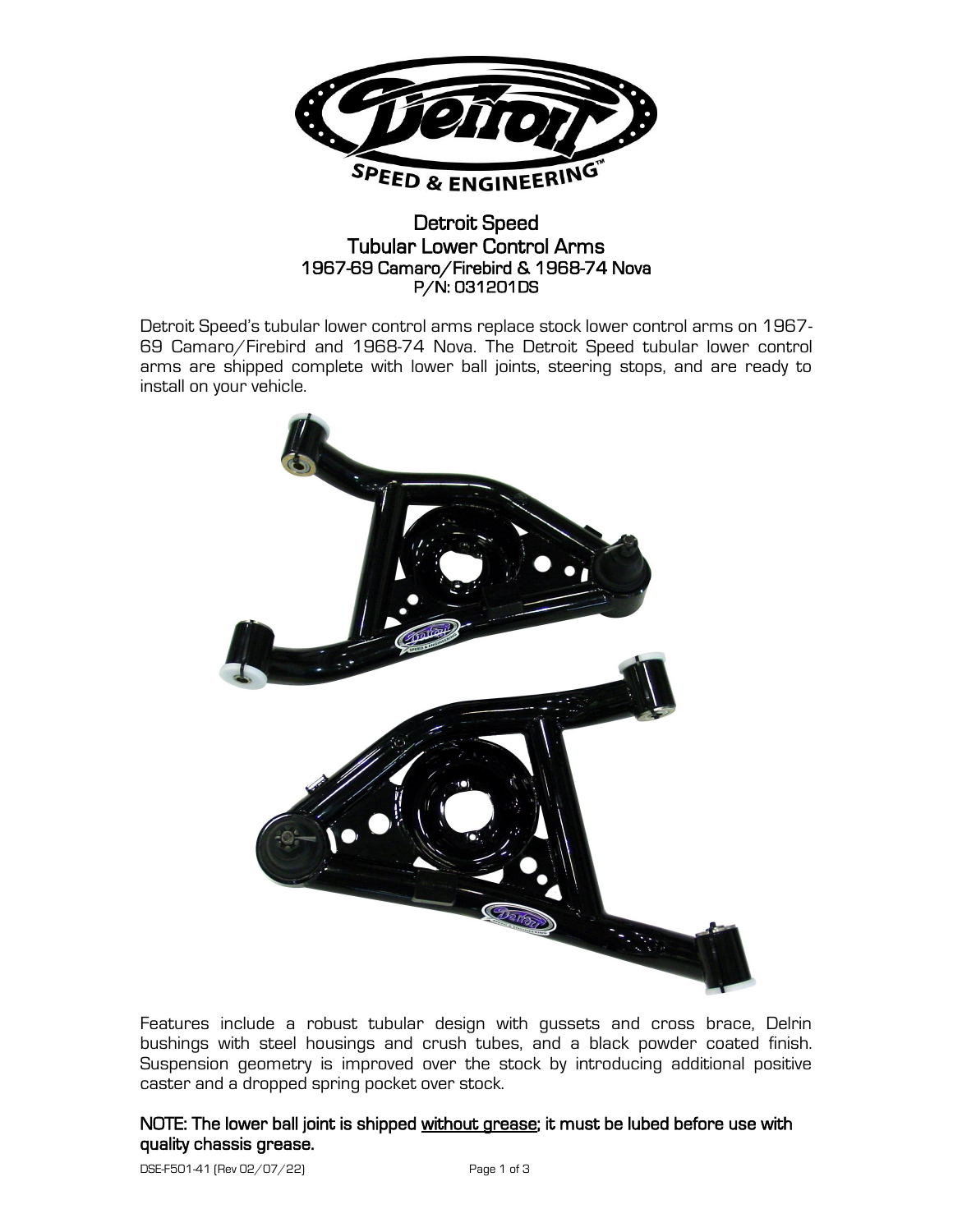

Figure 1 – Detroit Speed Lower Control Arms (Driver Side)

## Installation:

- 1) Secure the vehicle on jack stands.
- 2) Have an experienced mechanic remove the lower control arms. (NOTE: The springs are under tension, so the proper spring compressor must be used)
- 3) Install the provided bump stops in the front or the rear bump stop weld tube in the Detroit Speed lower control arms based on your original configuration. The bump stop shelf will be either located on the front side of the subframe shock tower or the rear side. (NOTE: On a factory 1967 Camaro front subframe there was also a frame mount jounce pad as shown in Figure 2).



Figure 2 – 1967 Camaro Jounce Bumper

Jounce Bumper